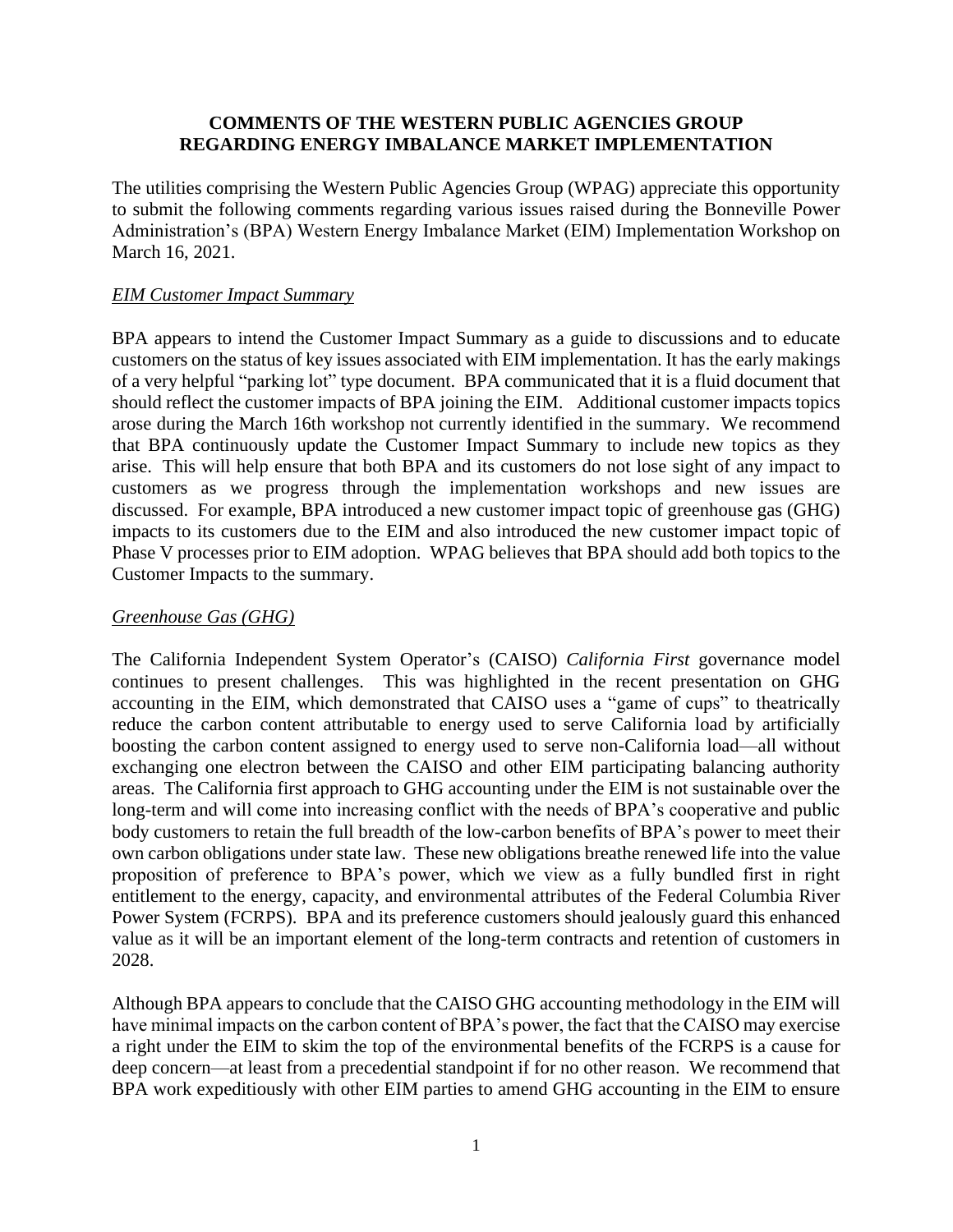that BPA's participation (i) is consistent with the above rights and obligations and (ii) does not undermine or degrade the low-carbon attributes of the power BPA's customers will want and need to meet their post-2028 carbon related obligations and goals.

# *EIM Implementation Phase V*

WPAG shares the concerns of other BPA customers and customer groups that BPA's proposal to allow only 19 days to review and comment on the draft Phase V close out letter leaves much to be desired. The proposed rushed review period for the draft close out letter feels out of step with the deliberate—three plus year—process that BPA has used to date in its evaluation of whether to join the EIM, particularly for such a monumental decision that will have long lasting impacts to the region.

Although BPA has recognized that it cannot provide a recommendation and draft close out letter without revisiting the E3 cost/benefit study, it indicated that it would not conduct a new study unless and until it is demonstrated that key inputs have changed. Among the key inputs BPA will consider are "market fundamentals." WPAG believes that at least two key market fundamentals have changed since the spring of 2019 when E3 completed the original study that now justify a new study:

- 1. GHG and Renewable legislation
- 2. Resource Adequacy

GHG and Renewable targets and supporting legislation have increased sharply in the Pacific Northwest since the original E3 study. At the time of the study, Washington had not yet passed the Clean Energy Transformation Act ("CETA"), which requires the state's utilities to be carbon neutral by 2030 and carbon free by 2045. Key portions of CETA's implementation are still being decided, and the full impacts of the interaction between CETA, the EIM, and CAISO's business practices are yet unknown. For these reasons, the market fundamental relating to renewables and GHG have changed since the E3 study and warrant a new study.

In addition, the forecasted Resource Adequacy (RA) landscape looked much different in 2019. The figure below shows the expected capacity shortfall in the fall of  $2019<sup>1</sup>$ 

<sup>&</sup>lt;sup>1</sup> Northwest Power Pool Exploring a Resource Adequacy Program for the Pacific Northwest: An Energy System in Transition at 76 (Oct. 2019).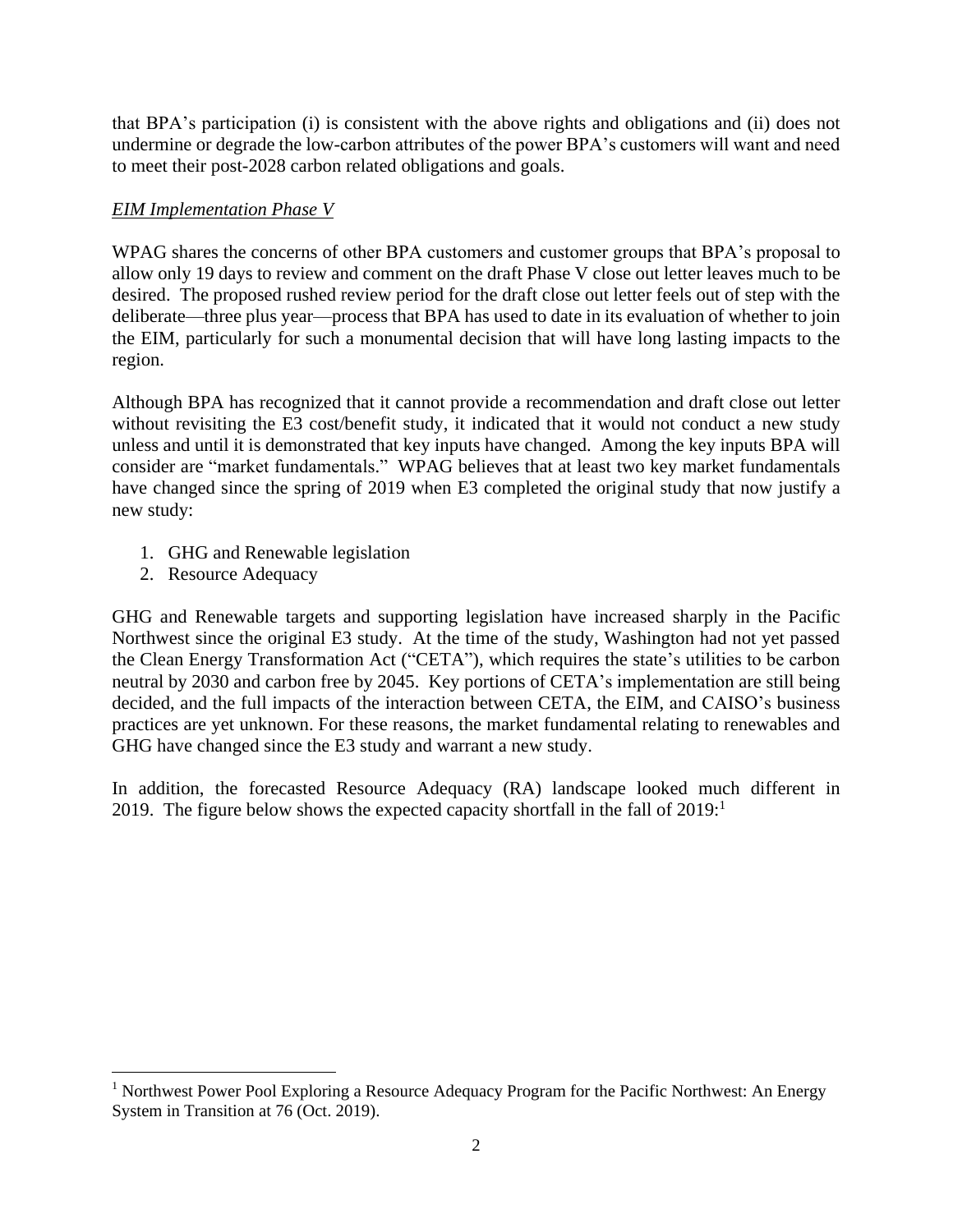

In contrast, the Northwest Power Council recently forecasted that a flood of new renewable construction (200 GW of new renewables in WECC by 2029) will result in a dramatically different RA landscape than was assumed in 2019 when the E3 study was produced.<sup>2</sup> The 2021 results show an expected capacity surplus in 2027, quite a different picture worth exploring before a major market decision.



<sup>&</sup>lt;sup>2</sup> [https://www.nwcouncil.org/meeting/power-committee-webinar-march-24-2021.](https://www.nwcouncil.org/meeting/power-committee-webinar-march-24-2021)